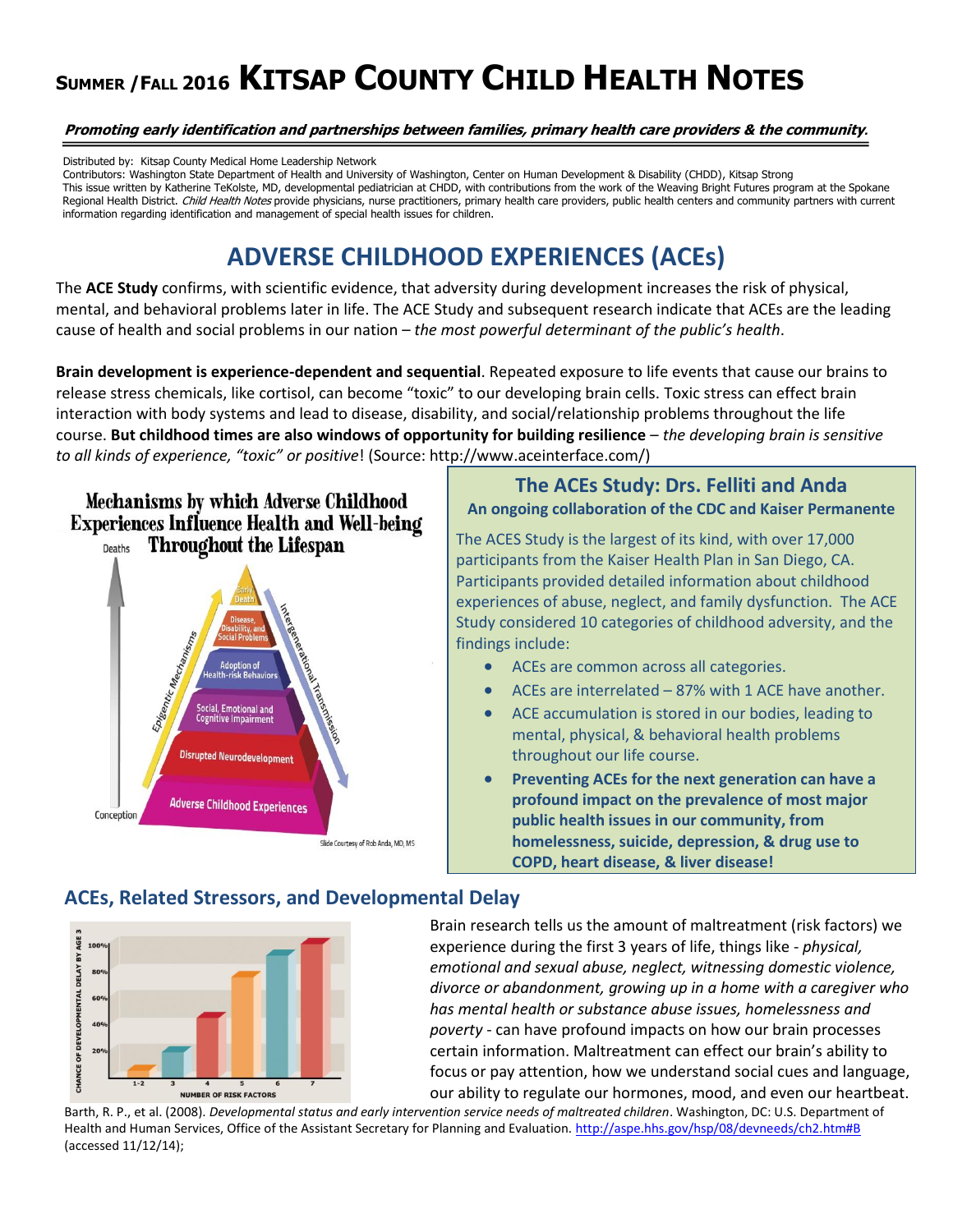# **Key Findings: ACEs are strong predictors of health risks & disease in adolescence and beyond**

#### **Adverse Childhood Experiences Are Common\***

#### **Household dysfunction:**

| Substance abuse                   | 27% |
|-----------------------------------|-----|
| Parental sep/divorce              | 23% |
| <b>Mental illness</b>             | 17% |
| Battered mother                   | 13% |
| <b>Incarcerated Family Member</b> | 6%  |
| Abuse                             |     |
| Psychological                     | 11% |
| Physical                          | 28% |
| Sexual                            | 21% |
| <b>Neglect</b>                    |     |
| Emotional                         | 15% |
| Physical                          | 10% |
| *from the original ACEs Study     |     |

#### **ACEs Increase Risk For:**

- Absenteeism, impaired school or job performance, dropping out
- Addiction alcohol, illicit drugs
- Autoimmune disease
- Cancer
- Chronic lung disease, smoking
- Depression and/or anxiety
- Ischemic heart disease
- Learning disability and/or attention problems
- Liver disease
- Multiple medication use
- Poor anger control
- Poor self-assessed health or quality of life
- Poor social skills and poor family relationships
- PTSD
- Sexually-transmitted diseases
- Skeletal fractures
- Sleep and memory disturbances
- Suicide
- Teen/unintended pregnancy
- ….And more

*ACEs rarely occur in isolation* – but rather come in groups and have a cumulative stressor effect. Of persons reporting at least one ACE, 87% reported at least one other ACE. 70% reported 2 or more others and more than half had 3 or more additional ACEs!

# **Creating Resilience**

As compelling as the predictive power of ACEs is, many people do well despite exposure to adversity. As articulated by former president of the American Academy of Pediatrics, Dr. Robert Block, "Rather than saying to parents, '*You have a problem'*, we can say, '*There are some things going on in your life that are having a tremendous effect on you and your child. Let's see if we can figure out a way to help and make that situation better*."

We can help children by:

- Gaining an understanding of ACEs in their life
- Creating environments where they are safe, emotionally and physically
- Helping them identify feelings and control emotions
- Creating protective factors at home, in schools and in communities



Children's Resilience Initiative, www.resiliencetrumpsaces.org

#### **Protective Factors:**

- Parental resilience and supportive relationships
- Nurturing relationships with caring adults
- Supportive social connections and peer relationships
- Concrete supports for basic needs (food, housing, health care, etc.)
- Knowledge of parenting and child development
- Social emotional competence